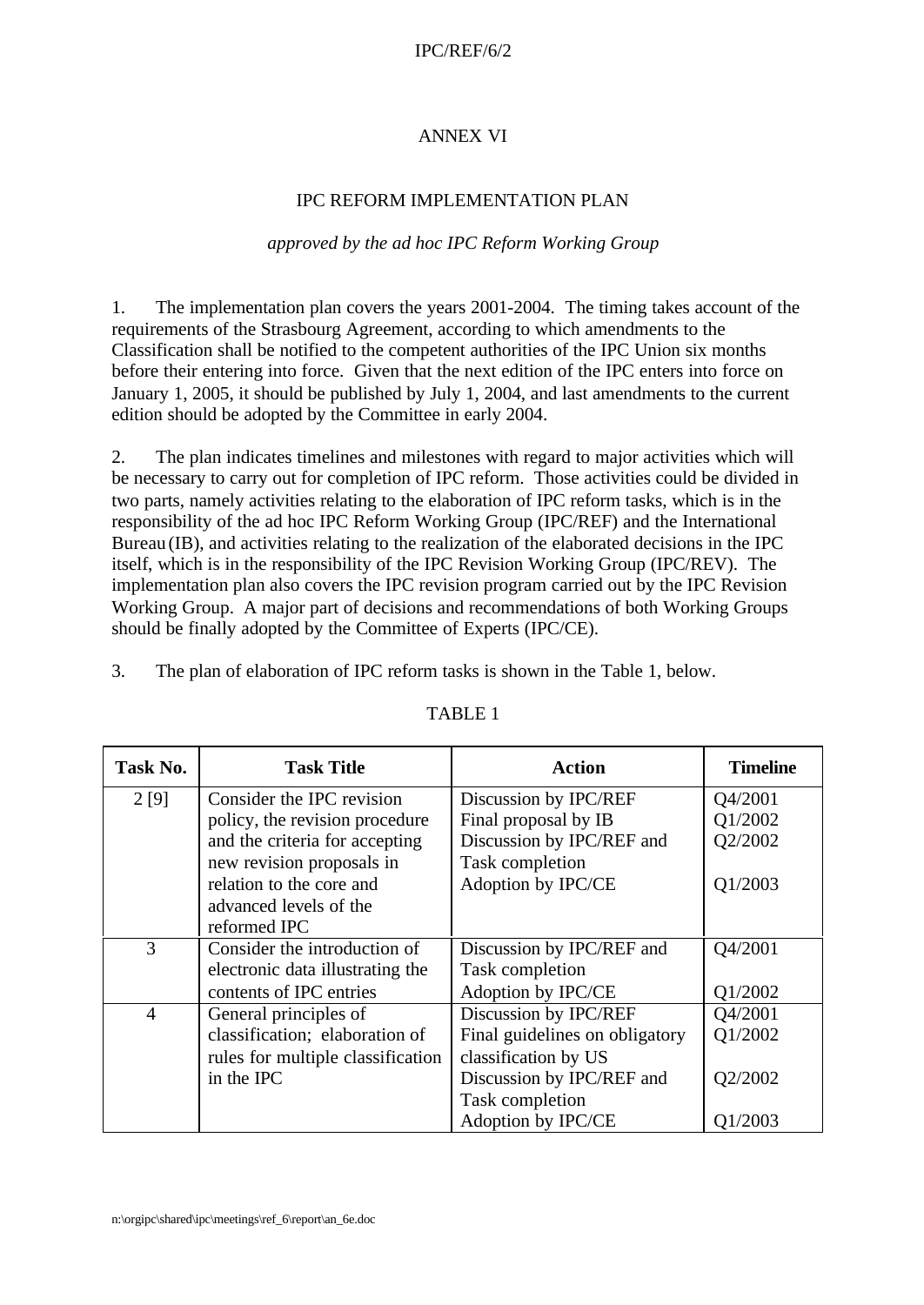# IPC/REF/6/2 Annex VI, page 2

| Task No.       | <b>Task Title</b>                                            | <b>Action</b>                                | <b>Timeline</b> |
|----------------|--------------------------------------------------------------|----------------------------------------------|-----------------|
| 5              | Review the hybrid systems in<br>the IPC                      | Discussion by IPC/REF and<br>Task completion | Q4/2001         |
|                |                                                              | Adoption by IPC/CE                           | Q1/2002         |
| $\overline{7}$ | Determine the most                                           | Discussion by IPC/REF                        | Q4/2001         |
|                | appropriate duration of                                      | Final proposal by IB                         | Q1/2002         |
|                | revision cycles                                              | Discussion by IPC/REF and                    | Q2/2002         |
|                |                                                              | Task completion                              |                 |
|                |                                                              | Adoption by IPC/CE                           | Q1/2003         |
| 8              | Elaborate principles of the                                  | Discussion by IPC/REF                        | Q4/2001         |
|                | creation, maintenance and                                    | Request to SCIT for revision of              | Q4/2001         |
|                | functioning of the Master                                    | Standard ST.8 by EP                          |                 |
|                | <b>Classification Database</b>                               | Proposal on reclassification                 | Q2/2002         |
|                |                                                              | procedure and propagation of                 |                 |
|                |                                                              | IPC data by TO                               |                 |
|                |                                                              | Discussion by IPC/REF                        | Q2/2002         |
|                |                                                              | Final proposal by TO                         | Q3/2002         |
|                |                                                              | Discussion by IPC/REF and                    | Q4/2002         |
|                |                                                              | Task completion<br>Adoption by IPC/CE        | Q1/2003         |
|                |                                                              | <b>Creation of Master</b>                    |                 |
|                |                                                              | <b>Classification Database by EP</b>         | Q3/2003         |
| 10             | Develop a general question and                               | Draft pamphlet by IB                         | Q1/2002         |
|                | answer pamphlet on the                                       | Discussion by IPC/REF                        | Q2/2002         |
|                | application of the IPC                                       | Revised draft pamphlet by IB                 | Q3/2002         |
|                |                                                              | Discussion by IPC/REF and                    | Q4/2002         |
|                |                                                              | Task completion                              |                 |
|                |                                                              | Adoption by IPC/CE                           | Q1/2003         |
| 12             | Study automated classification                               | CLAIMS project by IB                         | 2002-2003       |
|                | and indexing tools and conduct                               | Consideration by IPC/CE                      | Q1/2004         |
|                | pilot projects on their use, in                              |                                              |                 |
|                | particular for the                                           |                                              |                 |
|                | reclassification of backlog                                  |                                              |                 |
|                | patent files                                                 |                                              |                 |
| 13             | Improve IPC training by                                      | Report by IB                                 | Q3/2002         |
|                | providing modern training                                    | Discussion by IPC/REF                        | Q4/2002         |
|                | techniques, for example,                                     | Report by IB                                 | Q3/2003         |
|                | computer-based and Internet<br>training tools, involving, in | Discussion by IPC/REF and<br>Task completion | Q4/2003         |
|                | particular, enhanced support                                 | Adoption by IPC/CE                           | Q1/2004         |
|                | for developing countries in the                              |                                              |                 |
|                | use of the IPC                                               |                                              |                 |
| 14             | Determine the most                                           | Final distribution of IPC                    | Q1/2003         |
|                | appropriate contents of the core                             | entries between the core and                 |                 |
|                | level of the reformed IPC                                    | advanced level by EP                         |                 |
|                |                                                              | Discussion by IPC/REF and                    | Q2/2003         |
|                |                                                              | Task completion                              |                 |